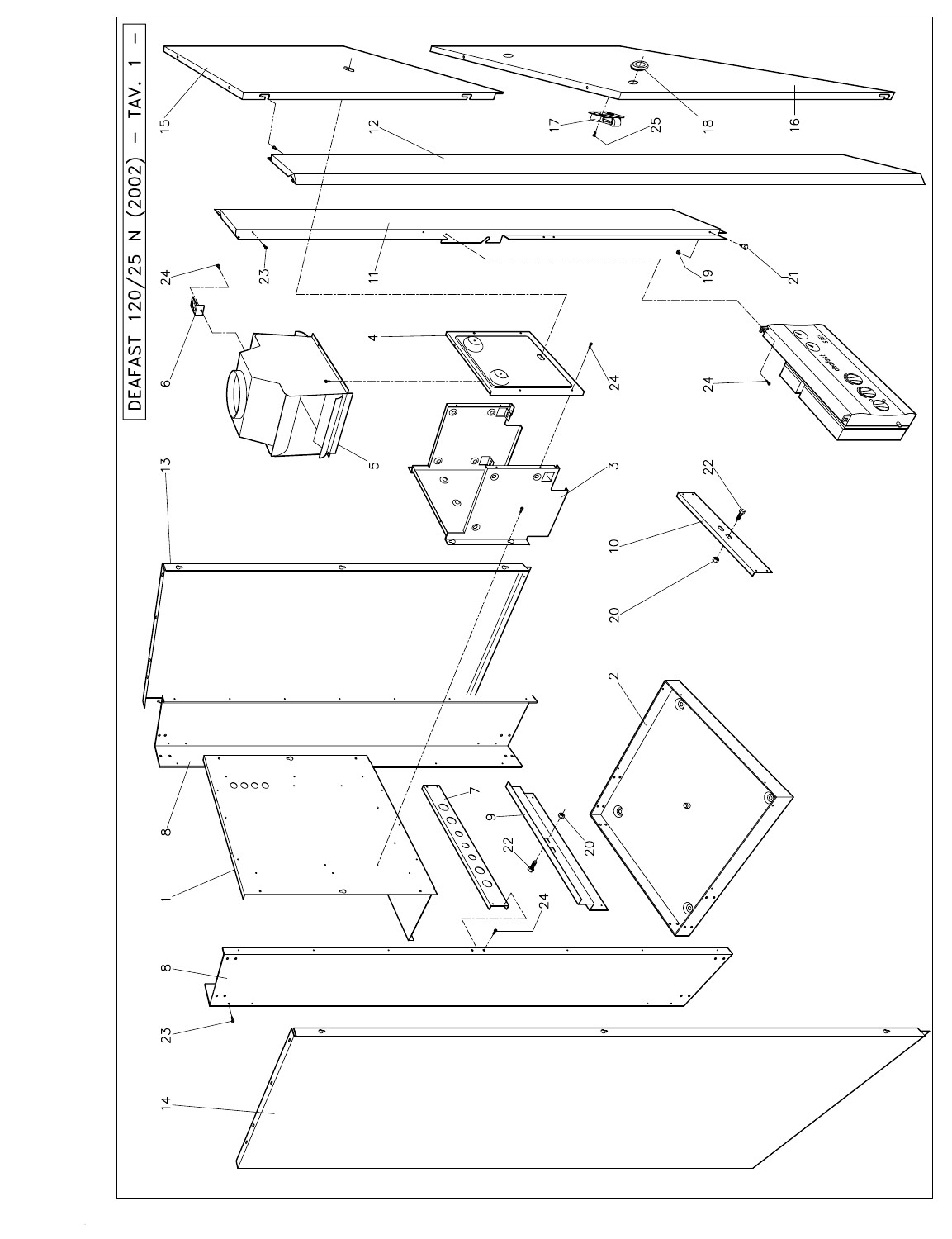## **COMPONENTI TAV. 1 DEAFAST 120/25 N (2002)**

| POS.           | <b>CODICE</b>    | <b>DESCRIZIONE</b>                              | PREZZO L. | $PREZZO \in$ |
|----------------|------------------|-------------------------------------------------|-----------|--------------|
| 1              | SCN2124P1        | SCHIENALE CAMERA COMBUSTIONE                    | 55000     | 28,41        |
| $\overline{2}$ | <b>BAC2000P1</b> | <b>BACINELLA</b>                                | 78000     | 40,28        |
| 3              | CCO0001P1        | <b>CAMERA DI COMBUSTIONE</b>                    | 25000     | 12,91        |
| 4              | <b>CCC0001P</b>  | CHIUSURA CAMERA DI COMBUSTIONE                  | 13000     | 6,71         |
| 5              | <b>CFU0001P</b>  | <b>CAPPA FUMI</b>                               | 85000     | 43,90        |
| 6              | STF0005P1        | STAFFA SUPPORTO KLIXON                          | 3600      | 1,86         |
| $\overline{7}$ | DIR2000P1        | DIMA SUPPORTO TUBI                              | 12500     | 6,46         |
| 8              | PIA2000P1        | <b>PIANTONE</b>                                 | 80000     | 41,32        |
| 9              | TVC2000P1        | <b>TRAVERSA POSTERIORE COLLEGAMENTO PIANTON</b> | 16500     | 8,52         |
| 10             | <b>TVC2001P1</b> | TRAVERSA ANTERIORE COLLEGAMENTO FIANCHI         | 9750      | 5,04         |
| 11             | FRDX2000P1       | <b>IFRONTALE DESTRO MANTELLO</b>                | 48000     | 24,79        |
| 12             | FRSX2000P1       | <b>FRONTALE SINISTRO MANTELLO</b>               | 48000     | 24,79        |
| 13             | FDX2000P1        | <b>FIANCO DESTRO MANTELLO</b>                   | 88000     | 45,45        |
| 14             | FSX2000P1        | <b>FIANCO SINISTRO MANTELLO</b>                 | 88000     | 45,45        |
| 15             | PAS2000P1        | PANNELLO ANTERIORE SUPERIORE MANTELLO           | 35700     | 18,44        |
| 16             | PMA2000P1        | PORTINA ANTERIORE MANTELLO                      | 49500     | 25,56        |
| 17             | CRH2000P1        | CRICCHETTO-RULLO PORTINA                        | 2400      | 1,24         |
| 18             | <b>PAS0005P</b>  | PASSACAVO BIANCO ø24                            | 350       | 0,18         |
| 19             | <b>RIC0032P</b>  | DADO ESAGONALE M4 CON FLANGIA                   | 150       | 0,08         |
| 20             | DAE2000P         | DADO ESAGONALE M8 ZINCATO                       | 150       | 0,08         |
| 21             | <b>RIC0033P</b>  | PERNO AGGANCIO PORTINA                          | 400       | 0,21         |
| 22             | <b>VIT0201P</b>  | VITE ZINCATA TE 8x16                            | 300       | 0, 15        |
| 23             | <b>VIT0010P</b>  | VITE AUT. TESTA SVASATA 4,2x9,5 ZINCATA         | 100       | 0,05         |
| 24             | <b>VIT0301P</b>  | VITE AUT. TESTA LARGA 4,2x9,5 ZINCATA           | 100       | 0,05         |
| 25             | <b>VIT0003P</b>  | VITE AUT. TESTA CILINDRICA 3,5x6,4 ZINCATA      | 100       | 0,05         |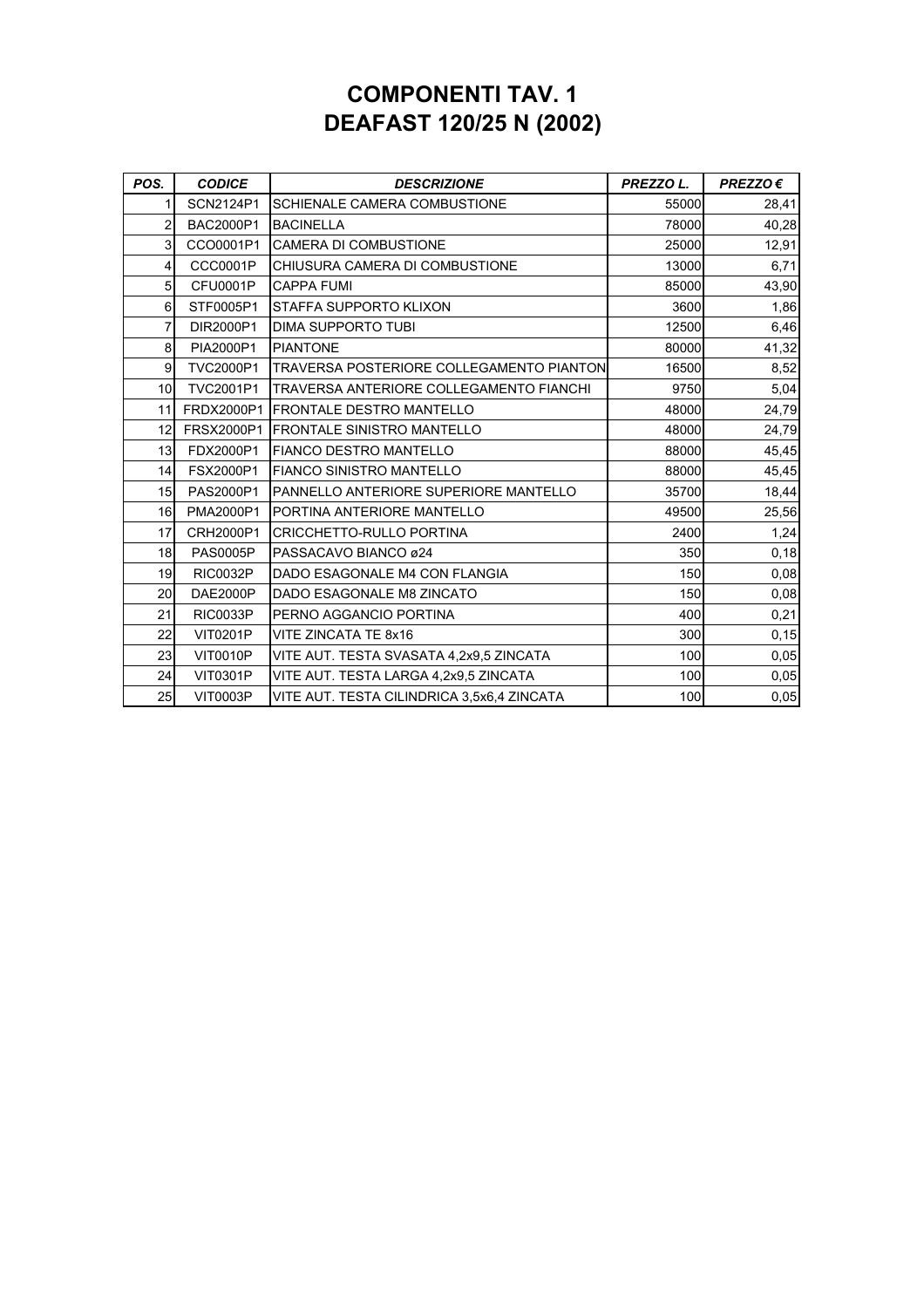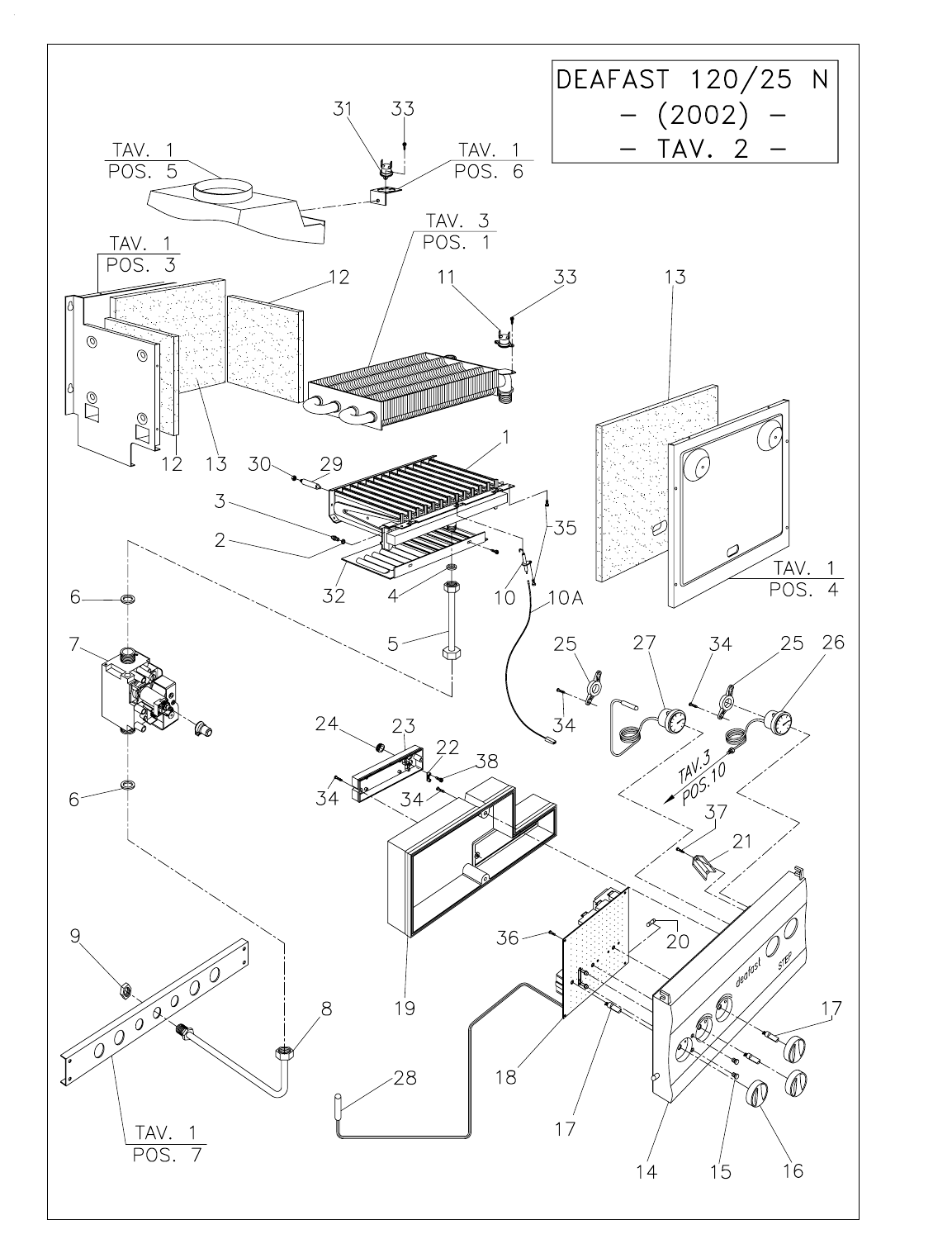## **COMPONENTI TAV. 2 DEAFAST 120/25 N (2002)**

| POS.           | <b>CODICE</b>   | <b>DESCRIZIONE</b>                      | PREZZO L. | $PREZZO \in$ |
|----------------|-----------------|-----------------------------------------|-----------|--------------|
| 1              | BRU0006P        | <b>BRUCIATORE 13 RAMPE METANO</b>       | 121000    | 62,49        |
| 1A             | BRU0007P        | <b>BRUCIATORE 13 RAMPE GPL</b>          | 121000    | 62,49        |
| $\overline{c}$ | GUG0000P        | <b>GUARNIZIONE UGELLO</b>               | 400       | 0,21         |
| 3              | UGE0120P        | UGELLO BRUCIATORE METANO (1.20)         | 1500      | 0,77         |
| 3A             | <b>UGE0075P</b> | <b>UGELLO BRUCIATORE GPL (0.75)</b>     | 1500      | 0,77         |
| 4              | GFV0003P        | GUARNIZIONE 1/2" sp.2                   | 400       | 0,21         |
| 5              | TUB2019P2       | TUBO ø14 VALVOLA GAS - BRUCIATORE       | 4840      | 2,50         |
| 6              | GFV0004P        | GUARNIZIONE 3/4" Sp. 2                  | 500       | 0,26         |
| 7              | VAL0302P        | VALVOLA GAS "845 SIGMA"                 | 244000    | 126,02       |
| 8              | TUB2029P2       | TUBO ø14 DIMA - VALVOLA GAS             | 11750     | 6,07         |
| 9              | CDA0002P        | CONTRODADO 1/2" CH. 24                  | 1600      | 0,83         |
| 10             | <b>ELE0003P</b> | ELETTRODO DI ACCENS. E RILEVAZ.         | 5000      | 2,58         |
| 10A            | CAV0001P1       | CAVO PER ELETTRODO CON RESISTENZA       | 6500      | 3,36         |
| 11             | <b>TER0001P</b> | TERMOSTATO KLIXON 105°C R.A.            | 9500      | 4,91         |
| 12             | <b>ICC0002P</b> | PANNELLO ISOLANTE 169x198x10            | 4500      | 2,32         |
| 13             | ICC0001P        | PANNELLO ISOLANTE 288x217x10            | 8000      | 4,13         |
| 14             |                 | CCM20002P1 CRUSCOTTO COMANDI 2 FORI     | 20500     | 10,59        |
| 15             | CLD0003P1       | COPRI LED COLORE BIANCO                 | 500       | 0,26         |
| 16             | MAN20002P       | <b>IMANOPOLA CRUSCOTTO</b>              | 1000      | 0,52         |
| 17             | ALB0101P1       | IALBERINI PER POTENZ. RES. ACET.        | 500       | 0,26         |
| 18             | SCHM004P1       | <b>MONOSCHEDA AM37 - AR01</b>           | 310000    | 160,10       |
| 19             | CHI0102P1       | CHIUSURA CRUSCOTTO                      | 11500     | 5,94         |
| 20             | <b>FUS0001P</b> | <b>FUSIBILE 5x20 RAPIDO 2A</b>          | 600       | 0,31         |
| 21             | PFC0101P1       | PIASTRA FISSAGGIO CABLAGGIO             | 250       | 0, 13        |
| 22             | FER0001P1       | CAVALLOTTO / FERMACAVO                  | 500       | 0,26         |
| 23             | COP0102P1       | COPERCHIETTO POSTERIORE                 | 2800      | 1,45         |
| 24             | PAS0002P1       | PASSACAVO NERO ø15                      | 500       | 0,26         |
| 25             | STF0101P1       | STAFFA FISSAGGIO TERMOMETRO / MANOMETRO | 1000      | 0,52         |
| 26             | MAN0003P1       | <b>IDROMETRO BIANCO ø37 ANONIMO</b>     | 21500     | 11,10        |
| 27             | TRM0002P1       | TERMOMETRO BIANCO ø37 ANONIMO           | 20000     | 10,33        |
| 28             | SON0201P        | SONDA BOLLITORE CON CAVO MT.1,2         | 15500     | 8,01         |
| 29             | SBR0001P        | <b>SUPPORTO BRUCIATORE</b>              | 4500      | 2,32         |
| 30             | DAE0005P        | DADO ESAGONALE OTTONE M4                | 200       | 0, 10        |
| 31             | TER0001P1       | TERMOSTATO KLIXON 75°C                  | 9250      | 4,78         |
| 32             | GRB0001P        | GRIGLIA BRUCIATORE                      | 10000     | 5,16         |
| 33             | VIT0003P        | VITE AUT. ZNC. T.C. 3.5x6.4             | 100       | 0,05         |
| 34             | <b>VIT0015P</b> | VITE AUT. ZNC. 3.5x13                   | 100       | 0,05         |
| 35             | <b>VIT0301P</b> | VITE AUT. ZNC. T.C. 4,2x9.5             | 100       | 0,05         |
| 36             | VIT0001P1       | VITE AUT. NICH. T.C. 3,5x9,5            | 100       | 0,05         |
| 37             | <b>VIT0017P</b> | VITE AUT. ZNC. T.C. 3.5x26              | 100       | 0,05         |
| 38             | <b>VIT0016P</b> | VITE AUT. ZNC. T.C. 3,5x16              | 100       | 0,05         |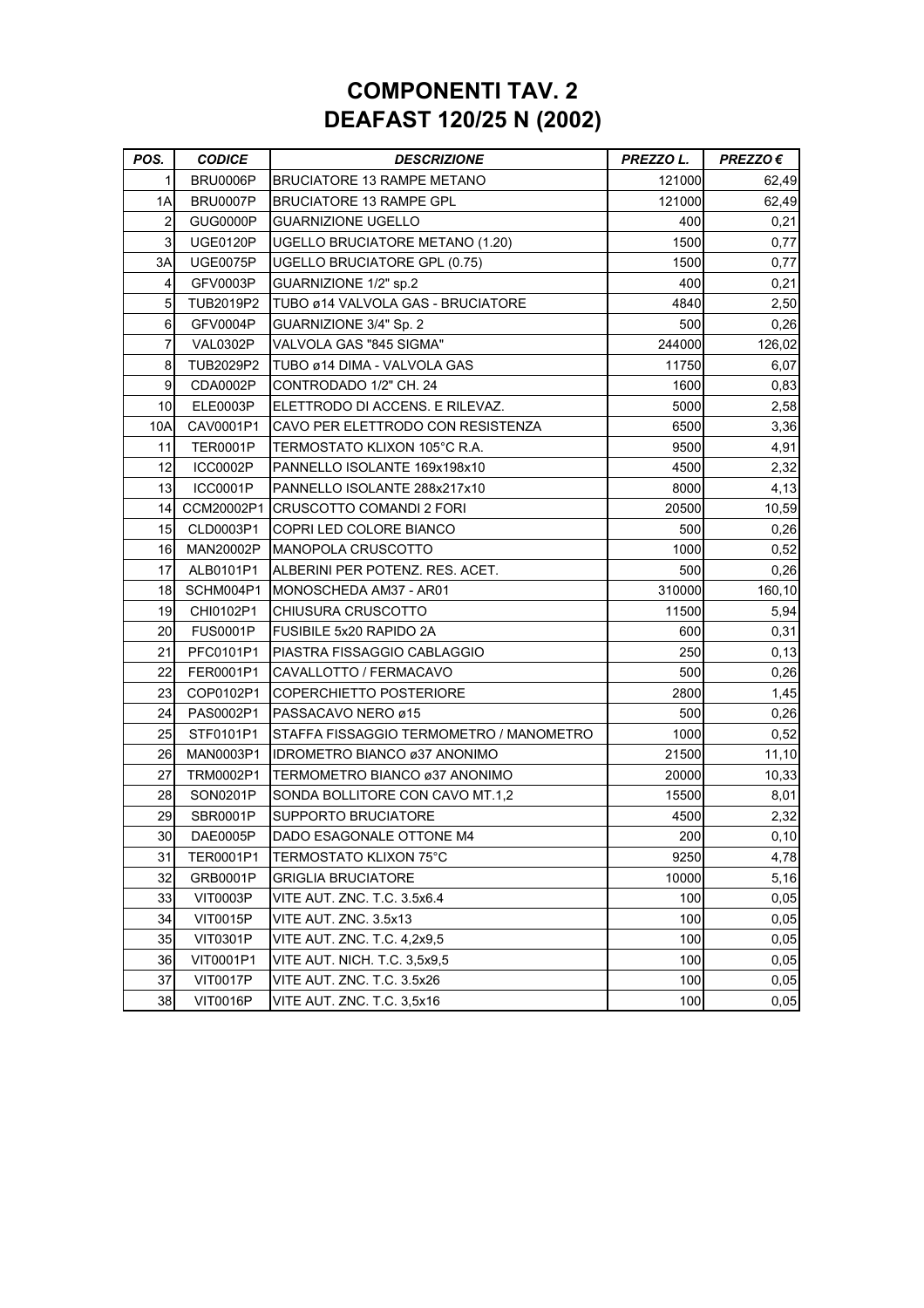